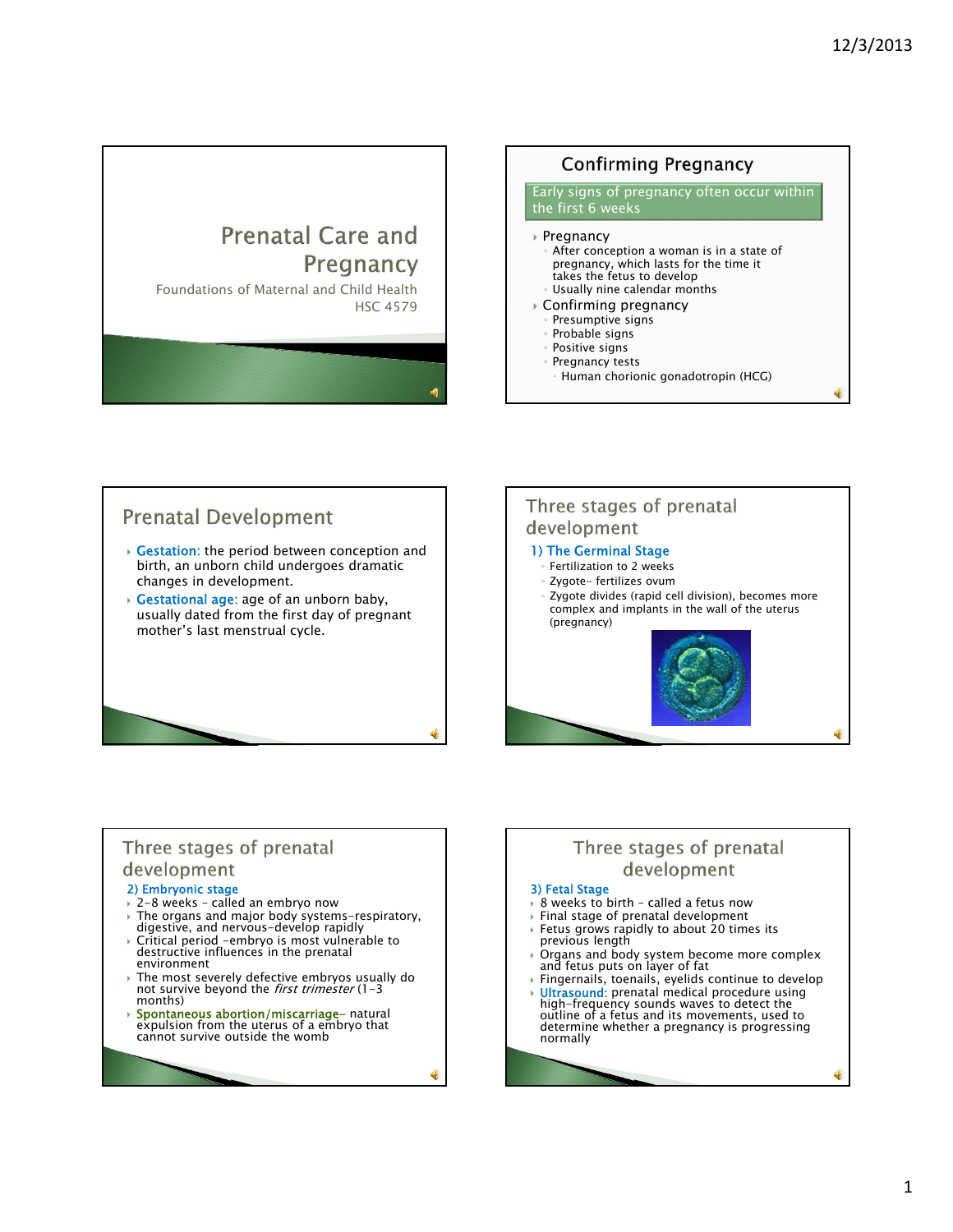### Prenatal care

- Initial visits
- About 13 subsequent visits depending on initiation of care
- At first once a month then twice a month then once a week as you approach 40 weeks
- Postpartum visit
- Alternative approach to traditional individual care is group prenatal care (CenteringPregnancy ®)











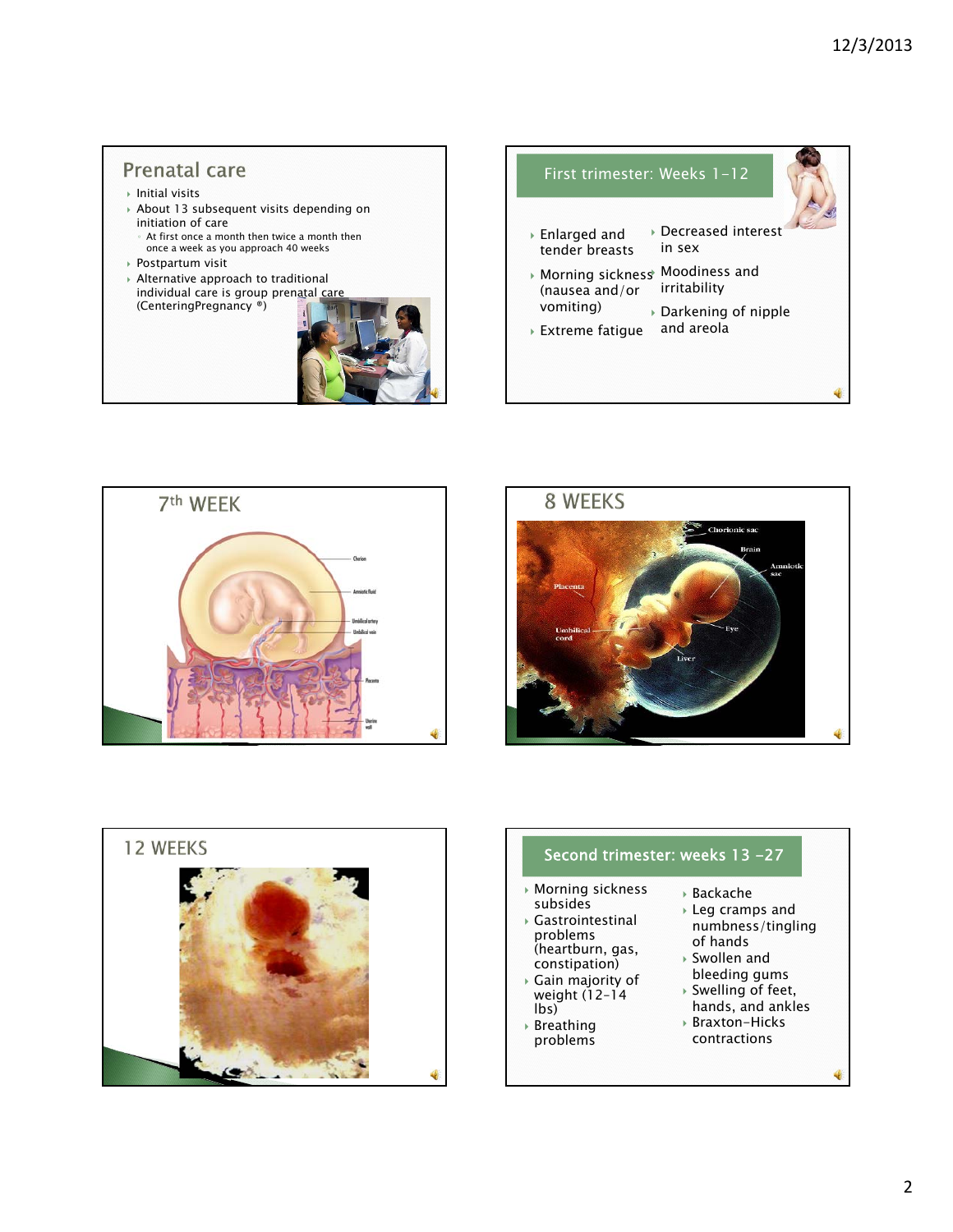







### **Sexual Differentiation**  By default, the fertilized egg will develop as female; the presence of a Y-chromosome causes it to differentiate into a male instead Reproductive organs develop in female & male embryos from the same tissue (called "homologous structures"): see table in text External genitalia are visibly identifiable by the fourth month

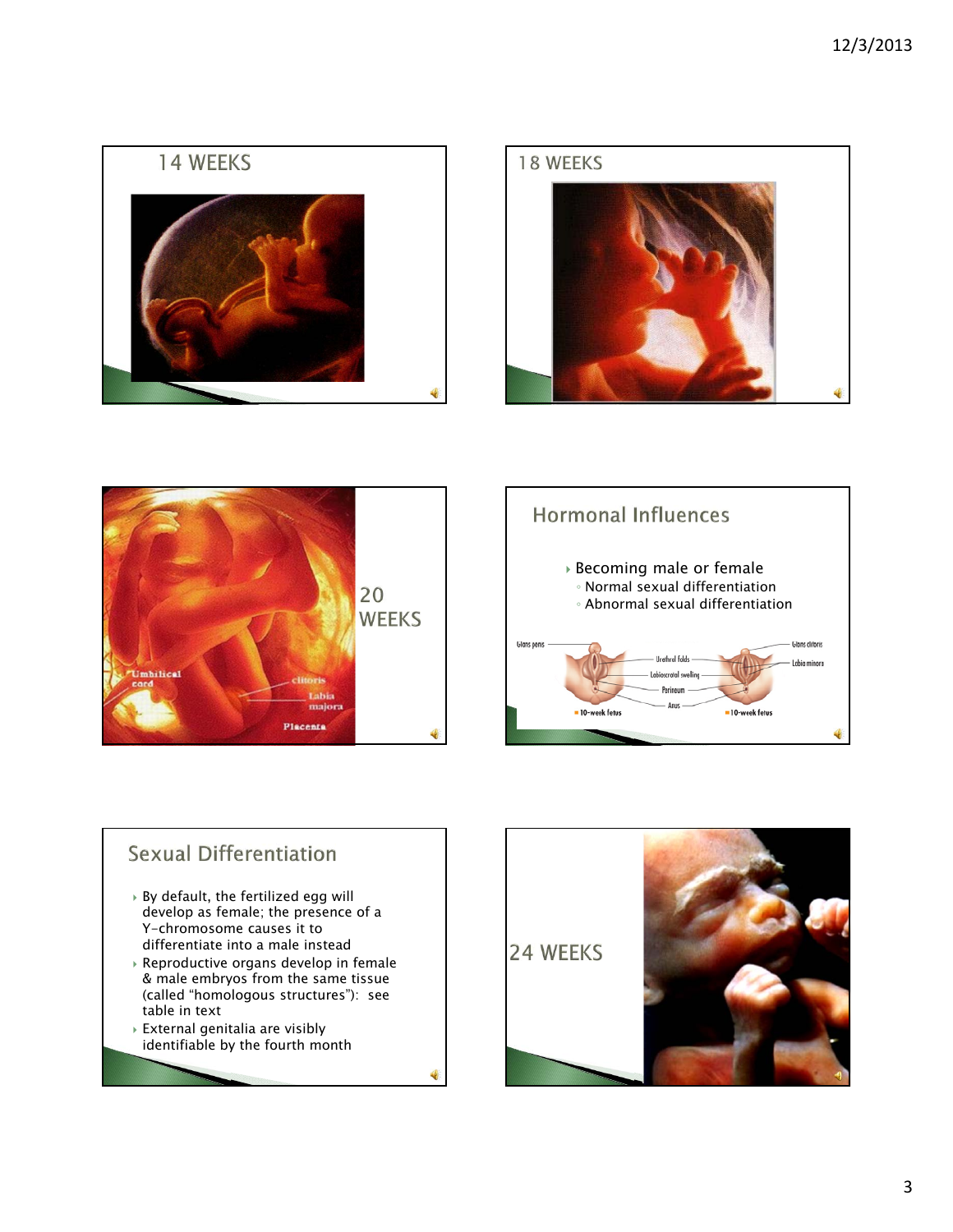





### **Fetal Growth & Development**

#### First month: 1/10 to inch length; 1/7 ounce in weight

Nervous system, urinary system, circulatory system, digestive system, skin, bones, lungs. Arm and leg buds begin to form

Second month: 1.2 inches; 1/6 ounce

Fingers and toes develop. Circulatory system is closed

#### Third month: 2–3 inches; ounce

Sex of fetus is defined. Kidneys excrete urine, heart beats. Ears and nose develop

## **Fetal Growth & Development**

#### Fourth month: 4–5 inches; 2–4 ounces

Fetal movements can be felt (quickening), heart sounds can be monitored externally

#### Fifth month: 6.5–10 inches; .75–1.4 pounds

Eyebrows and fingernails develop. Vernix, a white greasy substance, and lanugo (soft fine hair) cover fetus's skin for protection

#### Sixth month: 10–11.5 inches; 2.1 pounds

Fetus become active. Coughs, hiccups, responds to noise.